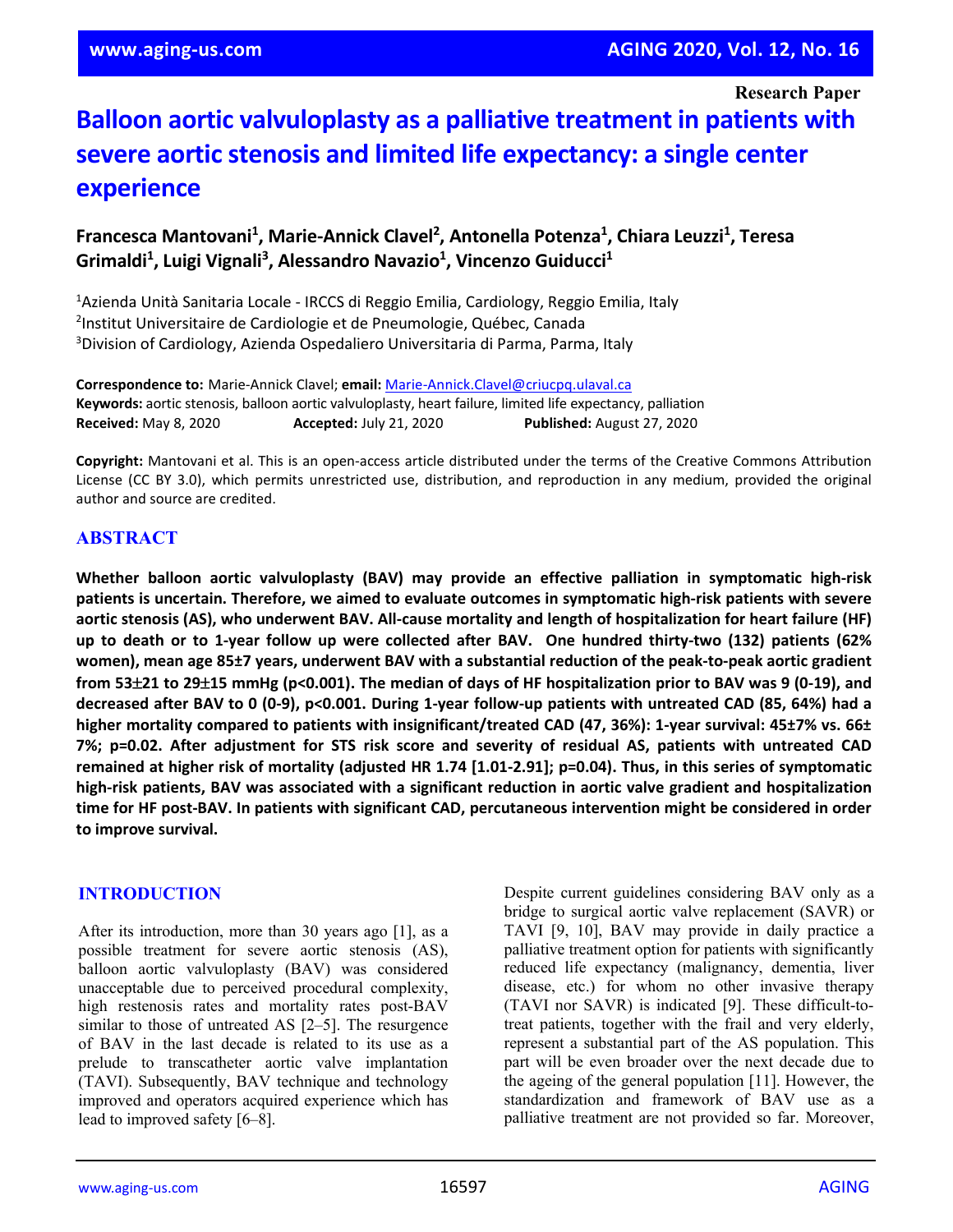frequent coexistence of coronary artery disease (CAD) and AS [12] makes the clinical management even more difficult, raising the question of revascularization impact in this specific subset of patients.

Therefore, the aims of the study were to: 1) evaluate procedural success and early event-rate of BAV, 2) evaluate 1-year mortality and hospitalization for heart failure (HF) in patients with severe AS undergoing BAV, and 3) evaluate the impact of CAD on 1 yearmortality in this high-risk population post-BAV.

# **RESULTS**

## **Study population**

The baseline demographic and clinical characteristics of the study population are presented in the Table 1. Among our 132 patients, 62% were women, mean age was 85±7 years with 19% patients older than 90 years old. Most patients (85%) were symptomatic for HF with a New York Heart Association (NYHA) functional class III-IV. Syncope was reported in 16% of cases and angina in 19%. The estimated procedural risk calculated via the STS score was  $6\pm4\%$ .

A substantial burden of comorbidities was observed: known CAD was present in 28% of the patients, dementia in 20%, chronic kidney disease (at least moderate) in 18%, physical disability in 20%, history of localized solid cancer in 28% and metastatic cancer in 3%. The body weight was below 50 kg in 10% of patients. Left ventricular ejection fraction was severely reduced (<35%) in 23% of patients and significant mitral regurgitation (at least moderate) was present in 39% of patients. Taken together all these characteristics contributed to an important frailty of the population, justifying the Heart Team's decision regarding the exclusion of any invasive therapy, except palliative BAV.

# **Procedural data**

BAV induced a substantial reduction of the peak-topeak aortic valve gradient from 53±21 to 29±15mmHg  $(p<0.001$ ; Figure 1), with a decrease in gradient of at least 50% in 65% of the patients. A worsening in aortic regurgitation after BAV was observed only in 2 patients (in both cases from mild to moderate aortic regurgitation).

All the procedures were performed with a low rate of complications (Table 2). Three patients (2.3%) had a vascular complication following femoral access for BAV (online supplement). Only one patient, who underwent BAV in cardiogenic shock, died intraoperatively. One patient had a stroke a few hours after

the procedure. No cardiac tamponade, acute limb ischemia, need for permanent pacemaker implantation was observed. All causes mortality at 30 days was 5%. Repeated BAV was necessary in 8 patients (6%) during 1-year follow-up (online supplement).

## **Mortality and hospitalization for heart failure during 1-year follow-up**

During 1-year follow-up, 57 patients (43%) died. In the whole cohort, the median of days of HF hospitalization prior BAV was 9 (0-19) and decreased after BAV to  $0$  (0-9),  $p<0.001$  (Figure 2). Therefore, the time spent in hospital has been more than halved, from  $8.1\% \pm 19.7\%$  prior BAV to  $2.7\% \pm 5.6$  after BAV (p<0.001). The median of days before discharge after BAV was 3 [2–5].

In the subgroup of patients  $(n=89, 67%)$  that had HF hospitalizations prior to BAV [median of days of hospitalization 13 (8–13)], the number of days of hospitalization was decreased to 0 (0-14) after BAV, p<0.001, and 48 patients (54%) were not hospitalized after BAV. In 48 patients without HF hospitalization before BAV, only 9 (21%) had HF hospitalizations after BAV.

Interestingly, the number of days of HF hospitalization in the entire year before BAV (in all patients: 12(5–25) days) was an independent predictor of mortality (HR: 4.51[1.38-13.61]; p=0.001). The best threshold to predict increased mortality post-BAV was 12 days of HF hospitalization in the year before BAV, with a sensibility of 40% and a specificity of 83%. Patients with  $\geq$ 12 days of HF hospitalization in the year before BAV had more than a 2-fold increase in mortality post-BAV (HR: 2.32[1.38-3.94]; p=0.002) which remained significant after adjustment for STS score, post BAV peak-to-peak gradient and untreated CAD (HR:  $1.95[1.14-3.33]$ ; p=0.01).

# **Coronary artery disease**

Thirty-seven (28%) patients had known coronary artery disease (CAD) in previous history. Prior myocardial infarction was reported in 24 patients (18%), and previous coronary artery bypass grafting in 10 patients (8%). During the index hospitalization for BAV 60 patients (45%) were found with no significant CAD. Of the 72 patients (55%) that were found with significant CAD, 34 (26%) had a single vessel disease, 17 (13%) had a 2-vessel disease and 21 (16%) had a 3-vessel disease; in 11 patients (8%) left main artery was involved. Of these patients found with significant CAD: 13 (10%) underwent complete revascularization, 12 (9%) underwent incomplete revascularization and 47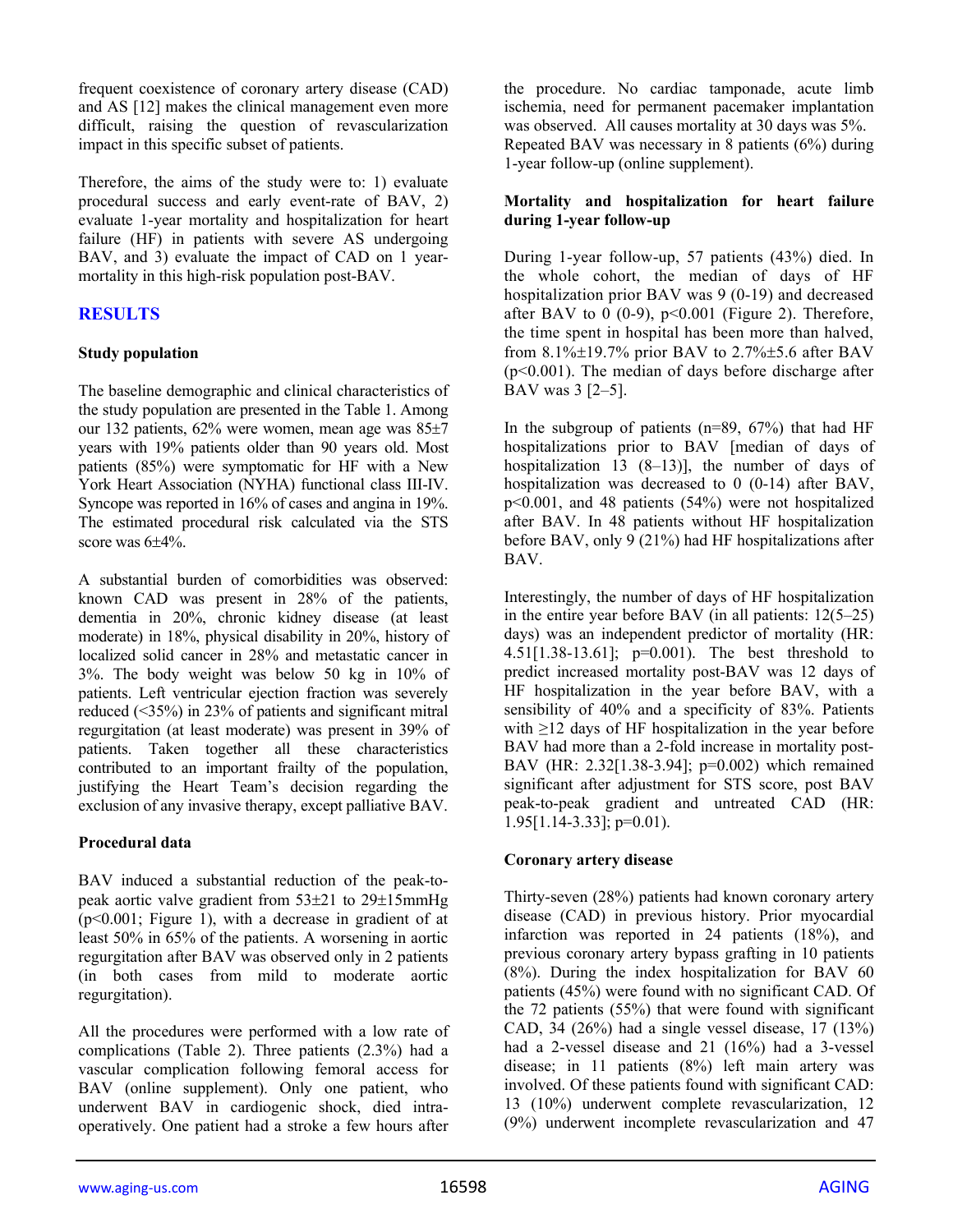|                                                                           | Whole cohort<br>$n=132$ | <b>Insignificant/treated CAD</b><br>$n=85$ ; 64% | Untreated CAD n=47;<br>36% | p      |
|---------------------------------------------------------------------------|-------------------------|--------------------------------------------------|----------------------------|--------|
| Female gender, n (%)                                                      | 82 (62%)                | 61(72%)                                          | 21(45%)                    | 0.002  |
| Age, years                                                                | 85±7                    | 85±7                                             | 84±6                       | 0.22   |
| Age $\geq$ 90 years, n (%)                                                | 25(19%)                 | 21(25%)                                          | 4(9%)                      | 0.02   |
| Body mass index, $kg/m2$                                                  | $26 + 4$                | $25 + 4$                                         | $26 + 3$                   | 0.76   |
| Body weight <50kg                                                         | 13 $(10\%)$             | $9(11\%)$                                        | 4(9%)                      | 0.69   |
| <b>Comorbidities:</b>                                                     |                         |                                                  |                            |        |
| Smokers, $n$ $(\%)$                                                       | 22(17%)                 | 13(15%)                                          | 9(19%)                     | 0.57   |
| Diabetes, $n$ $\left(\frac{9}{6}\right)$                                  | 26(20%)                 | 10(12%)                                          | 16(34%)                    | 0.002  |
| Previous known CAD, n (%)                                                 | 37(28%)                 | 21(25%)                                          | 16(34%)                    | 0.25   |
| Significant CAD before BAV, n (%)                                         | 72 (55%)                | 25(29%)                                          | 47 (100%)                  |        |
| Number vessels diseased (among patients with significant CAD before BAV): |                         |                                                  |                            | 0.32   |
| 1 vessel diseased:                                                        | 34 (48%)                | 12(48%)                                          | 22(47%)                    |        |
| 2 vessels diseased:                                                       | 16(23%)                 | 8(32%)                                           | 8(19%)                     |        |
| 3 vessels diseased:                                                       | $21(30\%)$              | $5(20\%)$                                        | 16(34%)                    |        |
| Left main involvement:                                                    | 11(15%)                 | 3(12%)                                           | 8(17%)                     | 0.57   |
| Creatinine, mg/dl                                                         | $1.3(1.0-1.8)$          | $1.3(1.0-1.8)$                                   | $1.5(1.1-2.1)$             | 0.22   |
| Chronic kidney disease ( <i>&gt;moderate</i> )                            | 25(18%)                 | 15(18%)                                          | 9(19%)                     | 0.83   |
| Haemoglobin, g/dl                                                         | $10.7(9.2 -$<br>12.3)   | $10.6(8.9-12)$                                   | $10.9(9.5-13.3)$           | 0.19   |
| STS score                                                                 | $6 + 4%$                | $6 + 4%$                                         | $7 + 4%$                   | 0.74   |
| Dementia, $n$ (%)                                                         | 27(20%)                 | 16(19%)                                          | 11(23%)                    | 0.53   |
| Peripheral artery disease, n (%)                                          | 53 (40%)                | 24 (28%)                                         | 29(62%)                    | 0.0002 |
| <b>CVA/TIA</b>                                                            | 24 (18%)                | 15(18%)                                          | 9(19%)                     | 0.83   |
| Chronic<br>obstructive<br>pulmonary<br>disease, n (%)                     | 32 (24%)                | 19(22%)                                          | 13(24%)                    | 0.50   |
| Localized solid cancer, $n$ (%)                                           | 37 (28%)                | 24 (28%)                                         | 13(28%)                    | 0.94   |
| Metastatic cancer, n (%)                                                  | 4(3%)                   | 2(3%)                                            | 3(4%)                      | 0.54   |
| Physical disability, n (%)                                                | 26 (20%)                | 20(24%)                                          | 6(13%)                     | 0.14   |
| <b>Symptoms at presentation</b>                                           |                         |                                                  |                            |        |
| NYHA class III-IV, n (%)                                                  | 112 (85%)               | 69 (81%)                                         | 43 (91%)                   | 0.11   |
| Syncope, n (%)                                                            | 21(16%)                 | $14(16\%)$                                       | 7(15%)                     | 0.81   |
| Angina at presentation, $n$ (%)                                           | 25(19%)                 | 15(18%)                                          | 10(21%)                    | 0.61   |
| Echocardiographic characteristics:                                        |                         |                                                  |                            |        |
| Left Ventricle Ejection Fraction, %                                       | 49±13                   | $50 \pm 12$                                      | $48 \pm 15$                | 0.24   |

**Table 1. Baseline characteristics of the population (left column) and comparison between patients with untreated vs. insignificant/treated coronary artery disease (CAD).**

(36%) were left untreated during the index hospitalization. Therefore, the main cohort was divided in two groups: 85 patients (64%) with insignificant/treated CAD and 47 (36%) patients with untreated CAD. Comparison between groups (Table 1) showed in the untreated CAD group a higher prevalence of male gender, diabetes and peripheral artery disease compared to the insignificant/treated

CAD group (all  $p>0.002$ ). STS score as well as the reported symptoms related to AS (heart failure symptoms as NYHA class III-IV, angina, syncope/ pre-syncope) were similar in the two groups (all p>0.1). Peak-to-peak aortic gradient pre-BAV was equivalent in the two groups, however a lower peakto-peak aortic gradient post BAV was obtained in the untreated CAD group  $(p=0.03)$ . Surprisingly, among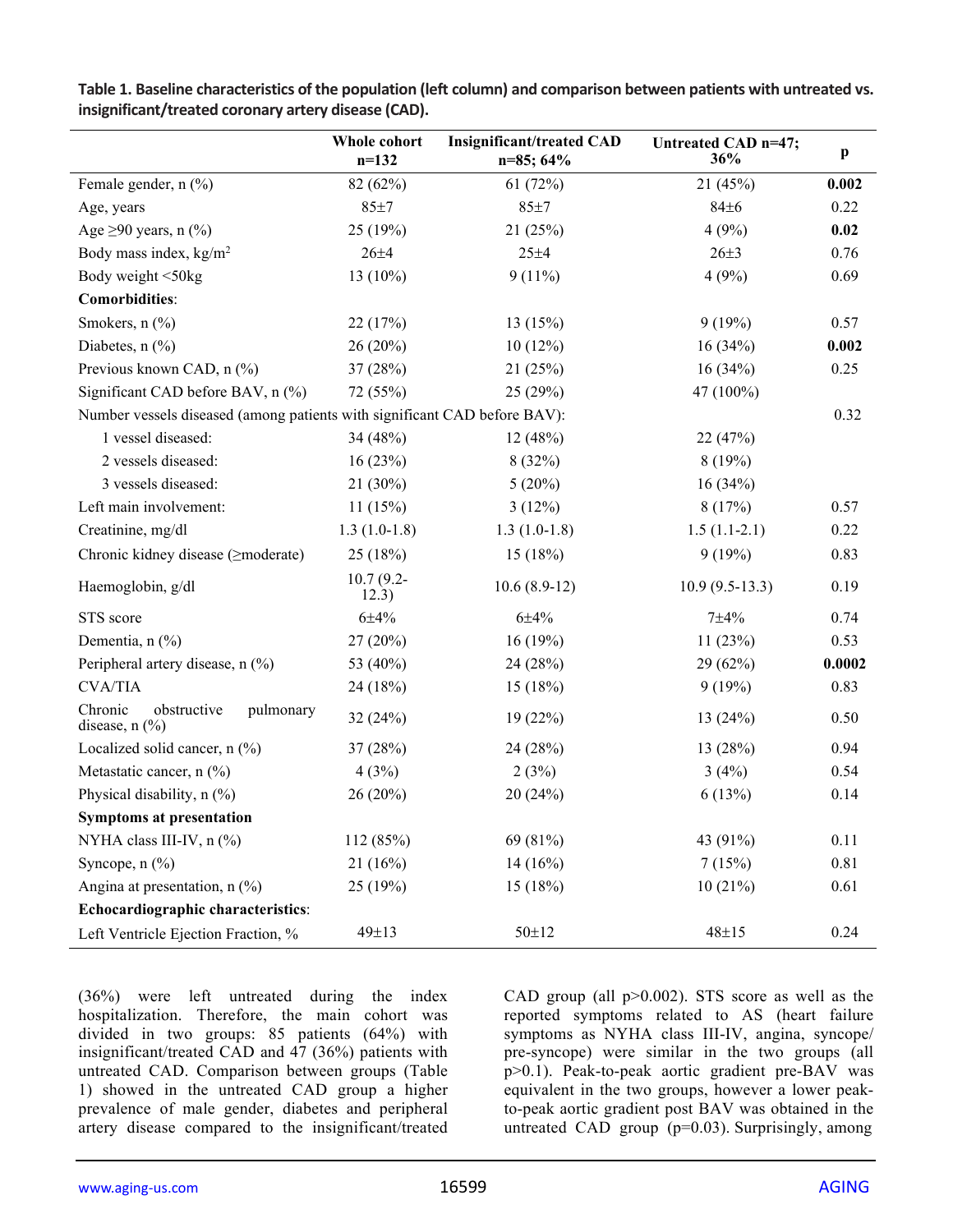patients with CAD, those left untreated did not have larger extent/complexity of CAD (Table 1).

The median of days of discharge time after BAV showed no significant difference between the two groups (median: 3 days [2–5] in the insignificant/treated CAD group and 4 days [2–6] in the untreated CAD group, p=0.4). Occurrence of vascular complications, intraprocedural death and 30 days mortality were similar in the two groups (all  $p > 0.22$ ).

During 1-year follow-up patients with untreated CAD had a higher mortality compared to patients with insignificant/treated CAD (Survival: 6-month: 64±5% vs. 80±4%; 1-year: 45±7% vs. 66± 7%; p=0.02; HR: 1.82 (1.07-3.06); p=0.02, Figure 3).

After adjustment for STS risk score and severity of residual AS (as documented by peak-to-peak gradient post-BAV), patients with untreated CAD remained at higher risk for mortality (adjusted HR 1.74 [1.01-2.91];  $p=0.04$ ).

When CAD was analysed in 3 groups (i.e. isolating incomplete revascularization), patients with untreated



**Figure 1. Peak to peak gradient pre and post Balloon Valvuloplasty.** The figure shows the median, percentile 25 and 75 as well as individual values of peak-to-peak gradient pre and post valvuloplasty. The box plots of the distribution show the median, percentile 25 and 75, the whiskers (1.5 times the interquartile range) and the outliers.

CAD remained at higher risk of mortality (HR: 1.73[1.08-3.03]; p=0.04) compared to patients with insignificant or completely revascularized CAD (cf. online supplement).

# **DISCUSSION**

Our study shows that, in the elderly population with severe symptomatic AS and limited life expectancy due to advanced age, comorbidities and frailty (thus not suitable for definitive treatment according to the local Heart Team): 1) BAV has a low rate of procedural complications and low short-term overall mortality, so it may be considered safe, 2) single (or repeated) BAV may improve the patients quality of life since it halves the time spent in hospital for heart failure decompensation, 3) the concomitant presence of significant CAD at the time of BAV, if left untreated, may increase the 1-year overall mortality. The present study is, to our knowledge, unique in literature so far.

#### **BAV and the value of symptoms' palliation in patients with limited life expectancy**

The Euro Heart Survey highlighted that almost one third of patients were considered too high risk for surgery because of significant comorbidity. These included advanced age, severe LV dysfunction, chronic obstructive pulmonary disease, previous stroke, and impaired renal function. [13] In this subset of patients deemed too high risk for SAVR, TAVI has become an established alternative treatment [14] providing reduction in mortality and symptomatic improvement when compared to conservative therapy [15]. As the use of TAVI increases, primary care physicians and general cardiologists may be more inclined to refer frail elders with end-stage AS instead of managed them medically. As reported in the current guidelines, TAVI is not recommended in patients in whom existing comorbidities would preclude the expected benefit from correction of AS [10]. The increasing number of poor candidates for both SAVR and TAVI in the expanding very elderly population mandates alternative methods such as BAV to alleviate AS symptoms burden and improve quality of life. Therefore, patients who require BAV as palliative strategy represent the highest end of the spectrum risk of those with severe symptomatic AS. The proposed advantages of BAV in this subset of patients include a short-term survival benefit of BAV over medical therapy at 3 and 6 months [16, 17]. Also, quality of life in BAV patients compare very favorably with conservatively managed patients at 6 months while the benefit of BAV as a standalone procedure has been reported to be lost within 12 months follow up [17].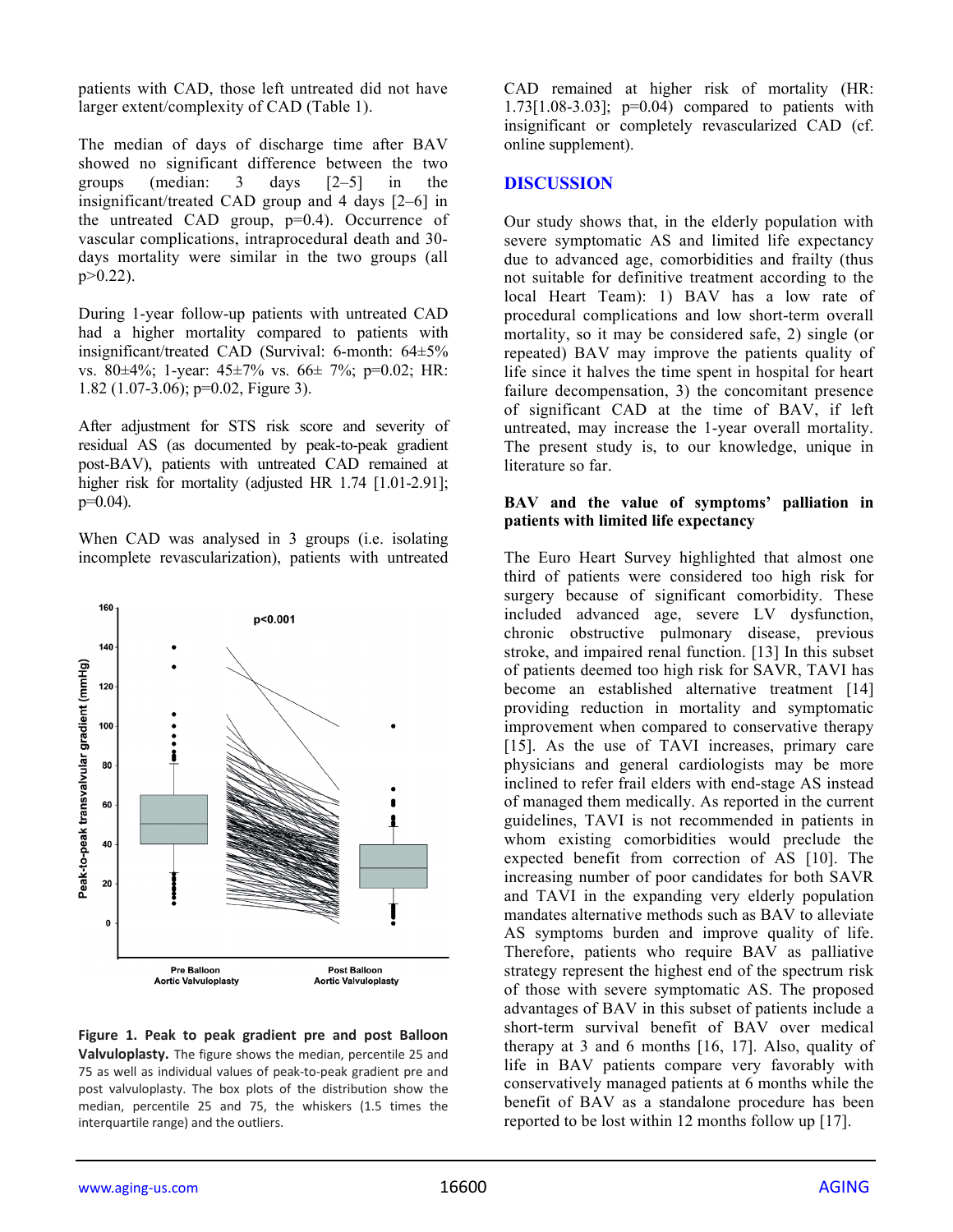# **Table 2. Procedural data.**

|                                                      | Whole cohort<br>$n=132$ | <b>No/treated CAD</b><br>$n=85;64%$ | <b>Untreated CAD</b><br>$n=47$ ; 36% | p    |
|------------------------------------------------------|-------------------------|-------------------------------------|--------------------------------------|------|
| Peak to peak gradient pre, mmHg                      | $50.5(40.3-65.0)$       | $52.0(41.0-68.5)$                   | $49.0(35.0-55.0)$                    | 0.06 |
| Peak to peak gradient post, mmHg                     | $28.0(18.0-40.0)$       | $30.0(21.0-41.8)$                   | $24.0(11.0-36.0)$                    | 0.01 |
| Delta gradient                                       | $20.0(14.0-31.0)$       | $20.0(14.0-30.8)$                   | $22.0(14.0-32.0)$                    | 0.83 |
| Percentage of gradient decrease post-<br>$BAV>=50\%$ | 85 (65%)                | 59 (70%)                            | 25(55%)                              | 0.08 |
| Vascular complications, $n$ (%)                      | $3(2.3\%)$              | $2(2.4\%)$                          | $1(2.1\%)$                           | 0.93 |

The value of symptoms' palliation in the population in which life-expectancy is limited, as consequence of frailty, advanced age, and multiple comorbidities, cannot be understated. It should be accepted that BAV is a temporary treatment, that, nevertheless, minimize the need for repeated hospitalizations, as our data showed. BAV has thus an important impact on quality of life for these elders over 80 and 90 year old, and may be potentially cost saving. In our study 8% of patients underwent repeated BAV, this highlights the fact that in order to achieve symptoms relief and reduction in the HF hospitalization rates, patients need to be followed up regularly to monitor for evidence of clinically significant restenosis.



**Figure 2. Comparison of days of heart failure hospitalization before and after balloon aortic valvuloplasty (BAV) in patients with no surgical or transcatheter therapeutic option for symptomatic severe aortic stenosis.** The box plots show the median, percentile 25 and 75, the whiskers (1.5 times the interquartile range) and the outliers.

Despite the risk profile of the study population, the complication rate remained low, and compared very favorably with other reported series. [5, 6, 16–18] Of note, those studies reported in turn an improvement in both procedural and in-hospital mortality [6, 19] when compared to earlier studies [1, 19]. Our encouraging outcomes reflect improved equipment and technology, including the use of rapid right ventricular pacing during the procedure, which was not employed in early series. We reported no aortic rupture or worsening of aortic regurgitation to the highest grade, likely a reflection of a conservative balloon size, as well as the selection of the patients. Also, the low access site complications in this current report was favorable and probably related to the small sheath size (10 French) and the use of vascular closure devices. The 1-year mortality rate was 43% in our study which is in line with other old or recent series, the improvement of the procedure probably counterbalanced by a worse health status of the patients. In 1994, Otto et al. [3] reported a 45% in 1-year mortality after undergoing successful BAV for symptom palliation.

In recent studies, patients managed medically had a survival rate at 1-year comprised between 40 and 60%, with or without BAV [17, 20-22]. Thus, BAV as a definitive therapy does not seem to change the natural history of the disease and the dreadful outcome that untreated severe AS achieves: in 453 patients who did not undergo SAVR between 1993 and 2003 the overall mortality was 38% at 1 year [23].

#### **The CAD dilemma: To treat or not to treat concomitant significant CAD in the setting of severe aortic stenosis undergoing BAV**

According to the current guidelines [9, 10], patients with severe AS and concomitant CAD should preferably be treated with coronary artery bypass grafting concomitant to SAVR. However, PCI is considered in patients with significant stenosis of major epicardial vessels not suitable for surgery and undergoing TAVI. [9] The available evidence in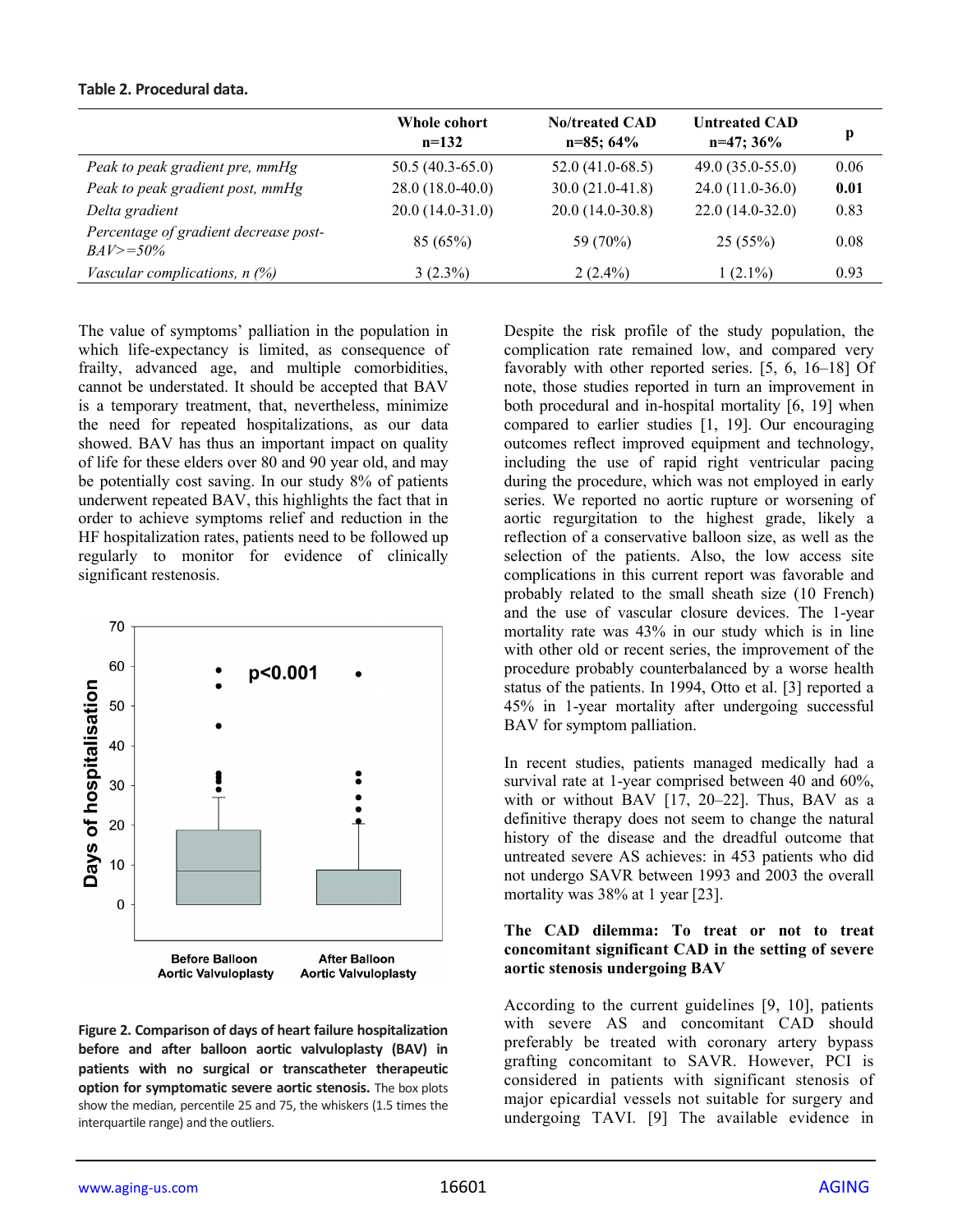support of different revascularization strategies is mostly based on retrospective, single-center studies reporting unadjusted and discordant outcomes [24– 29]. The ongoing PCI prior to TAVI (ACTIVATION) study is the first randomized controlled trial designed to evaluate non-inferiority of PCI compared with not treating such coronary lesions before TAVI [30]. In the setting of AS and significant CAD in patients with an indication for palliative BAV, data are even more scarce, raising many doubts on the management of these patients. In theory, BAV with PCI may also be a admissible treatment option in this group of patients without ideal AS treatment option (SAVR/TAVI).

As in our reports, the latest and largest registry of 2127 procedures from hospitals in the United States comparing BAV versus BAV with PCI has reported no difference in in-hospital mortality, length of hospital stay, and procedural complications [31]. The difference in 1-year mortality between patients with significant CAD left untreated and patients with insignificant/ treated CAD (even if it was not entirely treated) is of notice and in line with the only previous study comparing BAV with BAV and PCI [32]. Despite the International Study of Comparative Health Effectiveness with Medical and Invasive Approaches (ISCHEMIA) [33] did not show evidence that an initial invasive strategy versus an initial conservative strategy reduced the risk of ischemic cardiovascular events or death from any cause among patients with stable coronary disease and moderate or severe ischemia, these results cannot be extended to our population given the relatively low risk of the trial patients.

Our study results suggest that addressing at least the main coronary lesions at the time of BAV, might lead to survival benefits without increased risks at the time of procedure. While awaiting further data to provide more solid evidences, the decision to pursue coronary revascularization in high-risk BAV patients could be tailored by the Heart Team on case-by-case basis.

#### **Limitation**

Our study has the intrinsic limitations of an observational retrospective, single center study, therefore some degree of bias cannot be excluded. Despite its limitations, this 'real-world' and ageing population treated by contemporary BAV practice supports the clinical utility of BAV. Moreover, this study is unique in literature since only the palliative indication for BAV was considered. Indeed, as all studies reported results from various BAV indications (palliation, bridge to SAVR or TAVI and diagnostic), thus with heterogenous cohort' characteristics, especially in terms of patients' risk profile, and therefore difficult to apply to clinical practice.

Selection of patients to undergo PCI as well as BAV was based on the clinical judgment of the operators and the local Heart Team. Thus, unmeasured factors may have influenced BAV outcomes. CAD is a heterogeneous and complex disease, especially in terms of extent of injured myocardium and lesion complexity, that we were not able to fully assess in our study. Indeed, the Heart Team could have decided to not perform revascularization in patients with



**Figure 3. Impact of untreated coronary artery disease (CAD) in patients who underwent balloon aortic valvuloplasty (BAV) for symptomatic severe aortic stenosis.** Kaplan-Meier curves of overall survival after BAV in patients with untreated vs. insignificant/treated CAD.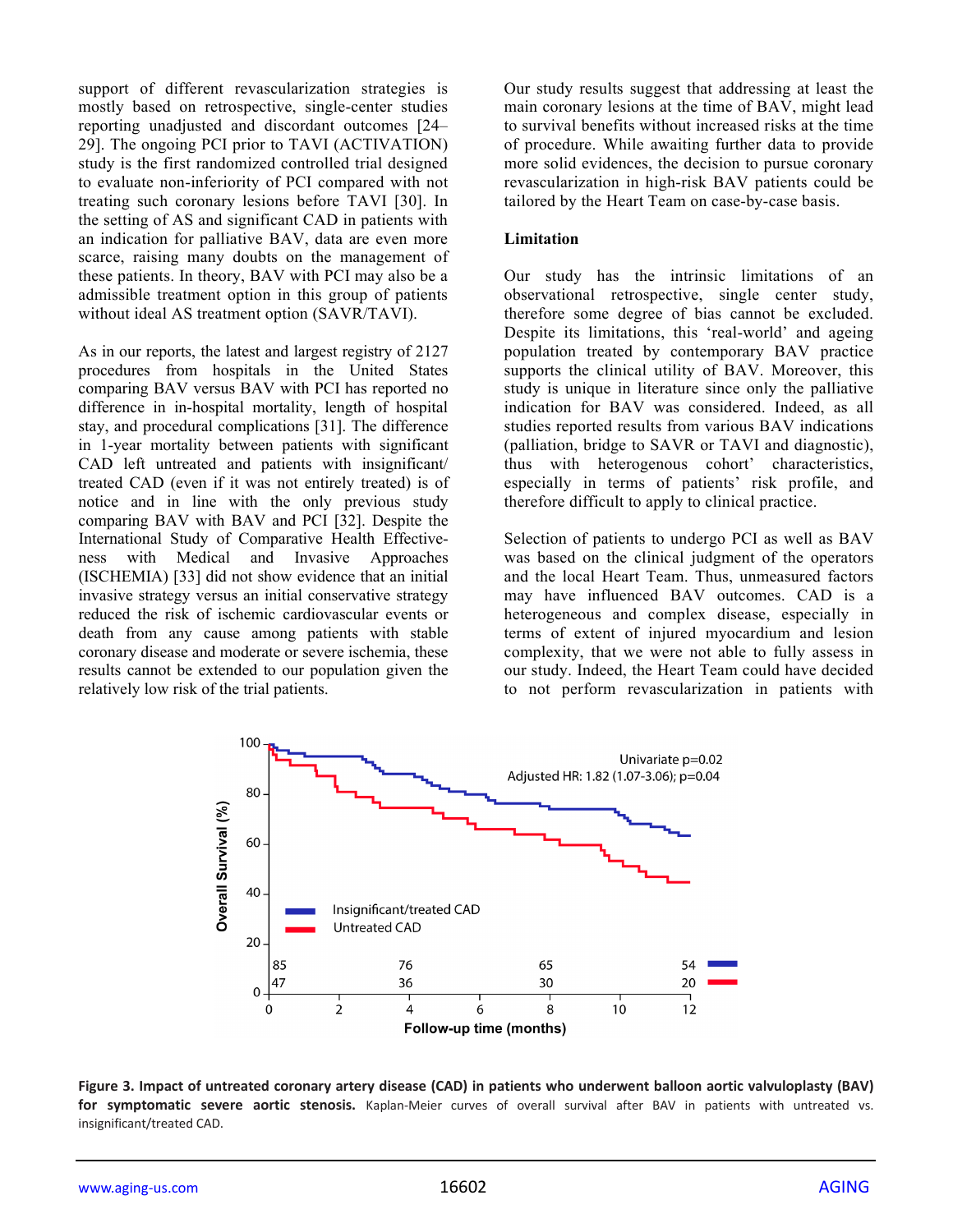chronic and complex coronary artery disease, while in patients with non-complex and single isolated artery stenosis revascularization could have been favored, despite the similar degree/extend of CAD we reported. For this purpose, stratifying patients according to disease severity – i.e. by means of Syntax score – may have allowed assessment of the prognostic implications of CAD on clinical outcomes after BAV with greater accuracy. Therefore, further studies specifically on concomitant use of BAV and PCI are needed to validate our observations.

# **CONCLUSION**

In this series of high risk, elderly, frail and comorbid patients with symptomatic severe aortic stenosis, BAV as a palliative procedure was performed safely with a low complication rate and low procedural mortality. Moreover, BAV was associated with a significant reduction in aortic valve gradient and it decreased the hospitalization time for heart failure post BAV. This supports an important role for BAV in palliation of symptoms in patients with limited life expectancy in whom the role of TAVI is uncertain or inappropriate. Finally, in this subset of old and multi-comorbid patients, CAD might be detrimental if left untreated, while addressing at least the main coronary lesions does not seem to carry the same burden.

## **MATERIALS AND METHODS**

A retrospective analysis of 10 years of practice of BAV as a palliative strategy in patients with symptomatic AS between March 2008 and June 2018 at Arcispedale Santa Maria Nuova, Reggio Emilia, Italy, was performed. Demographic, clinical, procedural, and 1 year follow-up data on all patients were collected.

Indication for BAV was established by the local Heart Team, consisting in patients not suitable to SAVR or TAVI because of a limited life expectancy (<1 year), in which BAV was intended as palliative and final strategy. Patients who received BAV as a bridge to SAVR or TAVI, and residents outside Reggio Emilia province were excluded. Patients were followed-up for 12 months.

Informed consent for the BAV procedure was obtained from each patient. The study protocol conforms to the ethical guidelines of the 1975 Declaration of Helsinki and the study was approved by the Institutional Review Board who waived patient's individual consent due to the retrospective nature of the study.

#### **Clinical assessment**

Preprocedural demographic and clinical data were collected during systematic consultation of patients' charts. The surgical risk was estimated by the Society of Thoracic Surgeons Predicted Risk of Mortality (STS) score [\(http://riskcalc.sts.org/stswebriskcalc/calculate\)](http://riskcalc.sts.org/stswebriskcalc/calculate).

Severe AS was defined by a mean transvalvular gradient  $>40$  mmHg, and/or aortic valve area  $<1.0$  cm<sup>2</sup> (indexed aortic valve area  $\leq 0.6$  cm<sup>2</sup>/m<sup>2</sup>) at echocardiography [34].

Life expectancy of less than 1 year was determined according to best attempted clinical estimate.

#### **Coronary artery disease**

Significant CAD was defined by invasive coronary angiography as  $>50\%$  stenosis of the left main, or  $>70\%$ stenosis in ≥1 major coronary vessel, (left anterior



**Figure 4. Mirror period for the evaluation of days of heart failure hospitalization.** The figure is describing the method to assess the number of days of hospitalization before/after BAV. Patients 1 and 2 died before 1-year post BAV, thus the time period used to record the number of days of HF hospitalization was less than 1 year in these patients. Patient 3 survived more than 1 year, thus the entire year before BAV was used to collect number of days of HF hospitalization.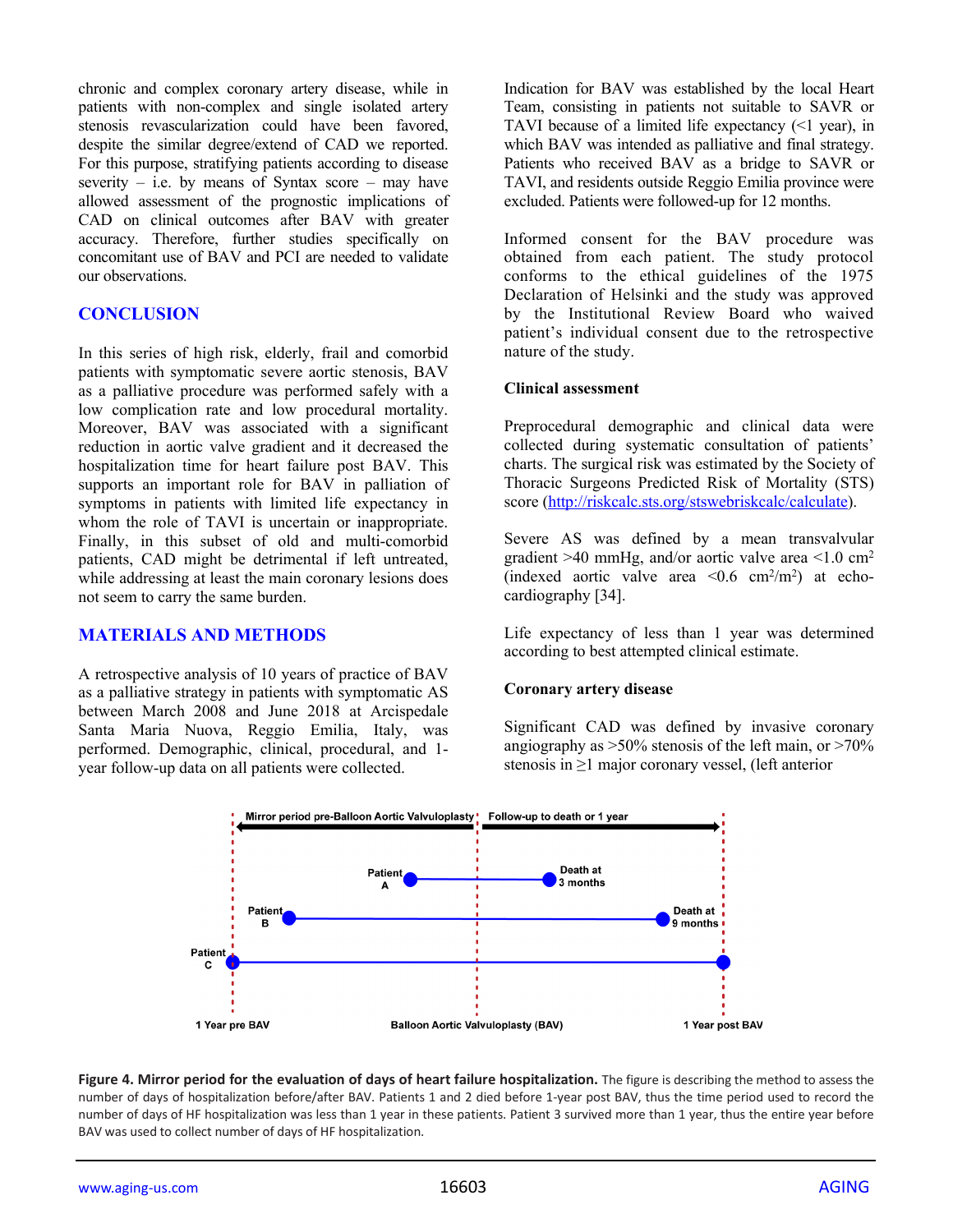descending artery, left circumflex artery, and right artery). In presence of significant CAD, the Heart Team decided case by case if: proceed with a complete revascularization of the lesions, address only the main lesion (incomplete revascularization), or leave the CAD untreated.

The main cohort was divided in two group: a group with non-significant CAD or CAD that was completely or incompletely percutaneously treated during the index hospitalization for BAV and a group with CAD left untreated during the index hospitalization for BAV.

# **Procedures**

All the procedures were performed according to standard techniques via the retrograde femoral approach (complete description in the online supplement). In case of severe coronary stenosis of primary vessels, percutaneous coronary intervention (PCI) was usually immediately performed and BAV organized in another session. During BAV, the peakto-peak gradients was recorded using pig-tail catheter in the left ventricle and the side arm of the sheath for the aortic pressure. The procedure was considered successful if the pre-procedural peak-to-peak gradient decreased by at least 50% after procedure. An aortogram was performed to assess aortic regurgitation only if diastolic pressures were considered abnormal.

## **Endpoints**

The primary endpoint of the study was the change in the number of days of hospitalization for HF prior to and post-BAV.

The secondary endpoints were the procedural success, the early event rate and the overall 1-year mortality according to the significance/treatment of CAD.

## **Follow-up and events' collection**

We collected the incidence and number of days of hospitalization for HF post BAV up to 1-year follow-up (or death) and prior BAV in a mirrored period of interrogation. Thus, pre-BAV, the interrogation period finished one day and started one year before BAV (i.e. the days of HF hospitalization before BAV, from admission to index procedure, if any, were included). However, if a patient died before one year of follow-up, the interrogation period in which we count days of HF hospitalisation before BAV was reduced to the exact same number of days lived by the patient after BAV (Figure 4).

The number of days of hospitalisation as well as the diagnosis of HF were derived from hospital discharge codes using the electronic archives of the health service of Reggio Emilia province.

For secondary endpoints, the event collected were procedural success, early complication, all-cause mortality at 30 days and at 1 year after BAV, and the percentage of patients having repeated BAV at 1-year follow-up. Follow-up information for death was obtained from the national death index, where the status of all citizens is steadily updated. Thus, follow-up for all endpoints was 100% complete.

# **Statistical analysis**

Data are presented as percentages for categorical variables and as mean  $\pm$ SD or median (percentile 25-75) for continuous variables according to the type of distribution. Normal distribution was tested with the use of Shapiro-Wilk test. The change in number of days of HF hospitalization before/after BAV was analysed by a Wilcoxon signed-rank test. Direct comparison between patients with or without significant CAD at discharge used t-tests or Wilcoxon tests and chi-square or Fischer exact tests as appropriate. Survival and HF rates, estimated using Kaplan-Meier method, were compared using log-rank test. Cox-proportional-hazards analyses were used to estimate the relative risk of death and are presented as hazard-ratios (HR) with 95% confidence intervals. Multivariable Cox analysis were adjusted for STS risk score (as opposed to individual variables to ascertain adequate statistical power) and severity of residual AS after BAV (i.e. peak to peak gradient).

All tests were two tailed. A P<0.05 was considered statistically significant. Analyses were performed using JMP version 9.0.1 (SAS Institute Inc., Cary, NC).

# **ACKNOWLEDGMENTS**

We would like to thank Linda Valli and Rosa Maria De Mola for their help in data collection and management.

# **CONFLICTS OF INTEREST**

All authors declare no conflicts of interest.

## **REFERENCES**

1. Cribier A, Savin T, Saoudi N, Rocha P, Berland J, Letac B. Percutaneous transluminal valvuloplasty of acquired aortic stenosis in elderly patients: an alternative to valve replacement? Lancet. 1986; 1:63–67. [https://doi.org/10.1016/s0140-6736\(86\)90716-6](https://doi.org/10.1016/s0140-6736(86)90716-6) PMID[:2867315](https://pubmed.ncbi.nlm.nih.gov/2867315)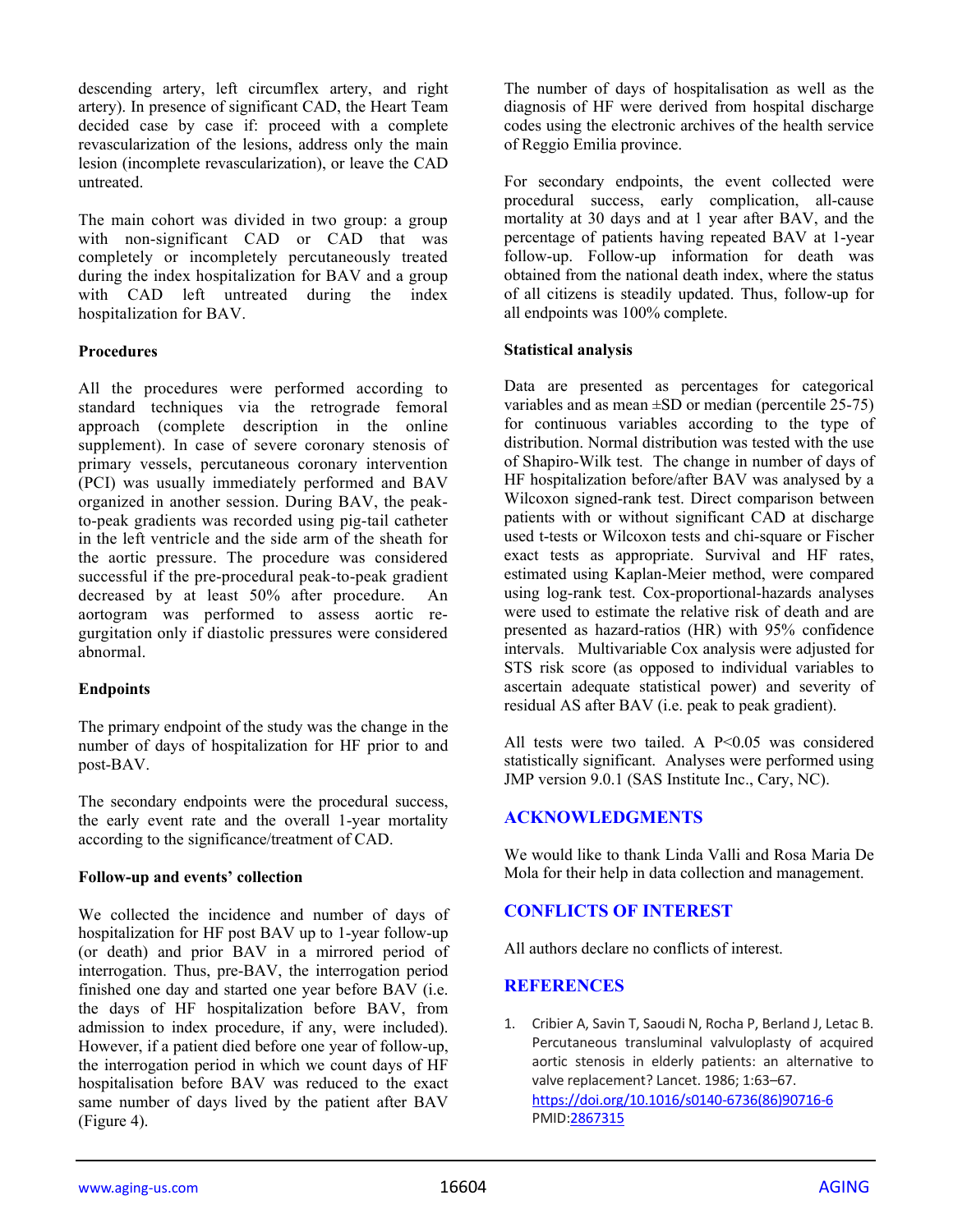- 2. Percutaneous balloon aortic valvuloplasty. Acute and 30-day follow-up results in 674 patients from the NHLBI balloon valvuloplasty registry. Circulation. 1991; 84:2383–97. <https://doi.org/10.1161/01.cir.84.6.2383> PMID[:1959194](https://pubmed.ncbi.nlm.nih.gov/1959194)
- 3. Otto CM, Mickel MC, Kennedy JW, Alderman EL, Bashore TM, Block PC, Brinker JA, Diver D, Ferguson J, Holmes DR Jr. Three-year outcome after balloon aortic valvuloplasty. Insights into prognosis of valvular aortic stenosis. Circulation. 1994; 89:642–50. <https://doi.org/10.1161/01.cir.89.2.642> PMID[:8313553](https://pubmed.ncbi.nlm.nih.gov/8313553)
- 4. Lieberman EB, Bashore TM, Hermiller JB, Wilson JS, Pieper KS, Keeler GP, Pierce CH, Kisslo KB, Harrison JK, Davidson CJ. Balloon aortic valvuloplasty in adults: failure of procedure to improve long-term survival. J Am Coll Cardiol. 1995; 26:1522–28. [https://doi.org/10.1016/0735-1097\(95\)00363-0](https://doi.org/10.1016/0735-1097(95)00363-0) PMID[:7594080](https://pubmed.ncbi.nlm.nih.gov/7594080)
- 5. Ben-Dor I, Pichard AD, Satler LF, Goldstein SA, Syed AI, Gaglia MA Jr, Weissman G, Maluenda G, Gonzalez MA, Wakabayashi K, Collins SD, Torguson R, Okubagzi P, et al. Complications and outcome of balloon aortic valvuloplasty in high-risk or inoperable patients. JACC Cardiovasc Interv. 2010; 3:1150–6. <https://doi.org/10.1016/j.jcin.2010.08.014> PMID[:21087751](https://pubmed.ncbi.nlm.nih.gov/21087751)
- 6. Khawaja MZ, Sohal M, Valli H, Dworakowski R, Pettit SJ, Roy D, Newton J, Schneider H, Manoharan G, Doshi S, Muir D, Roberts D, Nolan J, et al. Standalone balloon aortic valvuloplasty: indications and outcomes from the UK in the transcatheter valve era. Catheter Cardiovasc Interv. 2013; 81:366–73. <https://doi.org/10.1002/ccd.24534> PMID[:22730270](https://pubmed.ncbi.nlm.nih.gov/22730270)
- 7. Attisano T, Silverio A, Stabile E, Briguori C, Tuccillo B, Scotto Di Uccio F, Di Lorenzo E, Tesorio T, Giordano A, Calabrò P, Cappelli Bigazzi M, Golino P, Scherillo M, et al, and BAV for Life Investigators. Safety and feasibility of balloon aortic valvuloplasty in non-TAVI centers: the "BAV for life" experience. Catheter Cardiovasc Interv. 2019; 93:E63–70.

<https://doi.org/10.1002/ccd.27820> PMID[:30144332](https://pubmed.ncbi.nlm.nih.gov/30144332)

- 8. Alkhouli M, Zack CJ, Sarraf M, Bashir R, Nishimura RA, Eleid MF, Nkomo VT, Sandhu GS, Gulati R, Greason KL, Holmes DR, Rihal CS. Morbidity and mortality associated with balloon aortic valvuloplasty: a national perspective. Circ Cardiovasc Interv. 2017; 10:e004481. [https://doi.org/10.1161/CIRCINTERVENTIONS.116.004](https://doi.org/10.1161/CIRCINTERVENTIONS.116.004481) [481](https://doi.org/10.1161/CIRCINTERVENTIONS.116.004481) PMID[:28495894](https://pubmed.ncbi.nlm.nih.gov/28495894)
- 9. Baumgartner H, Falk V, Bax JJ, De Bonis M, Hamm C, Holm PJ, Iung B, Lancellotti P, Lansac E, Rodriguez Muñoz D, Rosenhek R, Sjögren J, Tornos Mas P, et al, and ESC Scientific Document Group. 2017 ESC/EACTS

guidelines for the management of valvular heart disease. Eur Heart J. 2017; 38:2739–91. <https://doi.org/10.1093/eurheartj/ehx391> PMID[:28886619](https://pubmed.ncbi.nlm.nih.gov/28886619)

10. Nishimura RA, Otto CM, Bonow RO, Carabello BA, Erwin JP 3rd, Fleisher LA, Jneid H, Mack MJ, McLeod CJ, O'Gara PT, Rigolin VH, Sundt TM 3rd, Thompson A. 2017 AHA/ACC Focused Update of the 2014 AHA/ACC Guideline for the Management of Patients With Valvular Heart Disease: A Report of the American College of Cardiology/American Heart Association Task Force on Clinical Practice Guidelines. Circulation. 2017; 135:e1159–e1195.

<https://doi.org/10.1161/CIR.0000000000000503> PMID[:28298458](https://pubmed.ncbi.nlm.nih.gov/28298458)

- 11. Saia F, Marrozzini C, Ciuca C, Guastaroba P, Taglieri N, Palmerini T, Bordoni B, Moretti C, Dall'ara G, Branzi A, Marzocchi A. Emerging indications, in-hospital and long-term outcome of balloon aortic valvuloplasty in the transcatheter aortic valve implantation era. EuroIntervention. 2013; 8:1388–97. <https://doi.org/10.4244/EIJV8I12A212> PMID[:23680956](https://pubmed.ncbi.nlm.nih.gov/23680956)
- 12. Bavaria JE, Szeto WY, Roche LA, Walsh EK, Buckley-Blaskovich V, Solometo LP, Burtch KE, Desai ND, Herrmann HC. The progression of a transcatheter aortic valve program: a decision analysis of more than 680 patient referrals. Ann Thorac Surg. 2011; 92:2072–76. <https://doi.org/10.1016/j.athoracsur.2011.06.060> PMID[:21978870](https://pubmed.ncbi.nlm.nih.gov/21978870)
- 13. Iung B, Baron G, Butchart EG, Delahaye F, Gohlke-Bärwolf C, Levang OW, Tornos P, Vanoverschelde JL, Vermeer F, Boersma E, Ravaud P, Vahanian A. A prospective survey of patients with valvular heart disease in europe: the euro heart survey on valvular heart disease. Eur Heart J. 2003; 24:1231–43. [https://doi.org/10.1016/s0195-668x\(03\)00201-x](https://doi.org/10.1016/s0195-668x(03)00201-x) PMID[:12831818](https://pubmed.ncbi.nlm.nih.gov/12831818)
- 14. Kapadia SR, Leon MB, Makkar RR, Tuzcu EM, Svensson LG, Kodali S, Webb JG, Mack MJ, Douglas PS, Thourani VH, Babaliaros VC, Herrmann HC, Szeto WY, et al, and PARTNER trial investigators. 5-year outcomes of transcatheter aortic valve replacement compared with standard treatment for patients with inoperable aortic stenosis (PARTNER 1): a randomised controlled trial. Lancet. 2015; 385:2485–91. [https://doi.org/10.1016/S0140-6736\(15\)60290-2](https://doi.org/10.1016/S0140-6736(15)60290-2)

PMID[:25788231](https://pubmed.ncbi.nlm.nih.gov/25788231)

15. Leon MB, Smith CR, Mack M, Miller DC, Moses JW, Svensson LG, Tuzcu EM, Webb JG, Fontana GP, Makkar RR, Brown DL, Block PC, Guyton RA, et al, and PARTNER Trial Investigators. Transcatheter aorticvalve implantation for aortic stenosis in patients who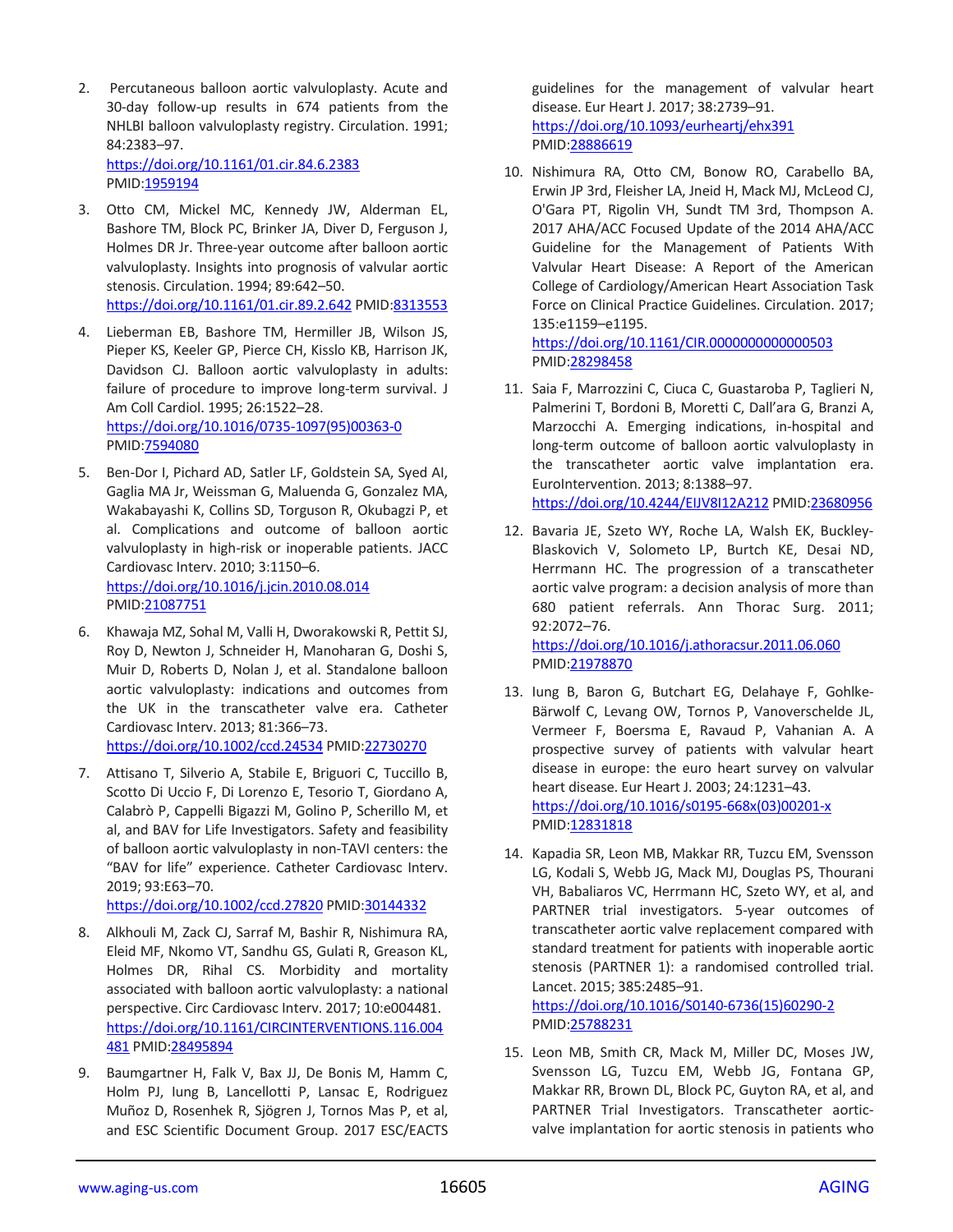cannot undergo surgery. N Engl J Med. 2010; 363:1597–607. <https://doi.org/10.1056/NEJMoa1008232> PMID[:20961243](https://pubmed.ncbi.nlm.nih.gov/20961243)

- 16. Don CW, Witzke C, Cubeddu RJ, Herrero-Garibi J, Pomerantsev E, Caldera AE, McCarty D, Inglessis I, Palacios IF. Comparison of procedural and in-hospital outcomes of percutaneous balloon aortic valvuloplasty in patients  $>80$  years versus patients < or =80 years. Am J Cardiol. 2010; 105:1815–20. <https://doi.org/10.1016/j.amjcard.2010.01.366> PMID[:20538136](https://pubmed.ncbi.nlm.nih.gov/20538136)
- 17. Kapadia S, Stewart WJ, Anderson WN, Babaliaros V, Feldman T, Cohen DJ, Douglas PS, Makkar RR, Svensson LG, Webb JG, Wong SC, Brown DL, Miller DC, et al. Outcomes of inoperable symptomatic aortic stenosis patients not undergoing aortic valve replacement: insight into the impact of balloon aortic valvuloplasty from the PARTNER trial (Placement of AoRtic TraNscathetER Valve trial). JACC Cardiovasc Interv. 2015; 8:324–333. <https://doi.org/10.1016/j.jcin.2014.08.015>

PMID[:25700756](https://pubmed.ncbi.nlm.nih.gov/25700756)

18. Eltchaninoff H, Durand E, Borz B, Furuta A, Bejar K, Canville A, Farhat A, Fraccaro C, Godin M, Tron C, Sakhuja R, Cribier A. Balloon aortic valvuloplasty in the era of transcatheter aortic valve replacement: acute and long-term outcomes. Am Heart J. 2014; 167:235–40.

<https://doi.org/10.1016/j.ahj.2013.10.019> PMID[:24439985](https://pubmed.ncbi.nlm.nih.gov/24439985)

- 19. Reeder GS, Nishimura RA, Holmes DR Jr. Patient age and results of balloon aortic valvuloplasty: the mansfield scientific registry experience. The mansfield scientific aortic valvuloplasty registry investigators. J Am Coll Cardiol. 1991; 17:909–13. [https://doi.org/10.1016/0735-1097\(91\)90873-8](https://doi.org/10.1016/0735-1097(91)90873-8) PMID[:1999628](https://pubmed.ncbi.nlm.nih.gov/1999628)
- 20. Dvir D, Sagie A, Porat E, Assali A, Shapira Y, Vaknin-Assa H, Shafir G, Bental T, Nevzorov R, Battler A, Kornowski R. Clinical profile and outcome of patients with severe aortic stenosis at high surgical risk: singlecenter prospective evaluation according to treatment assignment. Catheter Cardiovasc Interv. 2013; 81:871–81.

<https://doi.org/10.1002/ccd.24623> PMID[:22915555](https://pubmed.ncbi.nlm.nih.gov/22915555)

21. Ben-Dor I, Pichard AD, Gonzalez MA, Weissman G, Li Y, Goldstein SA, Okubagzi P, Syed AI, Maluenda G, Collins SD, Delhaye C, Wakabayashi K, Gaglia MA Jr, et al. Correlates and causes of death in patients with severe symptomatic aortic stenosis who are not eligible to participate in a clinical trial of transcatheter aortic valve implantation. Circulation. 2010; 122:S37–42.

<https://doi.org/10.1161/CIRCULATIONAHA.109.926873> PMID[:20837923](https://pubmed.ncbi.nlm.nih.gov/20837923)

- 22. Shareghi S, Rasouli L, Shavelle DM, Burstein S, Matthews RV. Current results of balloon aortic valvuloplasty in high-risk patients. J Invasive Cardiol. 2007; 19:1–5. PMID[:17297175](https://pubmed.ncbi.nlm.nih.gov/17297175)
- 23. Varadarajan P, Kapoor N, Bansal RC, Pai RG. Clinical profile and natural history of 453 nonsurgically managed patients with severe aortic stenosis. Ann Thorac Surg. 2006; 82:2111–15. <https://doi.org/10.1016/j.athoracsur.2006.07.048> PMID[:17126120](https://pubmed.ncbi.nlm.nih.gov/17126120)
- 24. D'Ascenzo F, Conrotto F, Giordana F, Moretti C, D'Amico M, Salizzoni S, Omedè P, La Torre M, Thomas M, Khawaja Z, Hildick-Smith D, Ussia G, Barbanti M, et al. Mid-term prognostic value of coronary artery disease in patients undergoing transcatheter aortic valve implantation: a meta-analysis of adjusted observational results. Int J Cardiol. 2013; 168:2528–32. <https://doi.org/10.1016/j.ijcard.2013.03.062> PMID[:23628298](https://pubmed.ncbi.nlm.nih.gov/23628298)
- 25. Dewey TM, Brown DL, Herbert MA, Culica D, Smith CR, Leon MB, Svensson LG, Tuzcu M, Webb JG, Cribier A, Mack MJ. Effect of concomitant coronary artery disease on procedural and late outcomes of transcatheter aortic valve implantation. Ann Thorac Surg. 2010; 89:758–67. <https://doi.org/10.1016/j.athoracsur.2009.12.033>
	- PMID[:20172123](https://pubmed.ncbi.nlm.nih.gov/20172123)
- 26. Masson JB, Lee M, Boone RH, Al Ali A, Al Bugami S, Hamburger J, John Mancini GB, Ye J, Cheung A, Humphries KH, Wood D, Nietlispach F, Webb JG. Impact of coronary artery disease on outcomes after transcatheter aortic valve implantation. Catheter Cardiovasc Interv. 2010; 76:165–73. <https://doi.org/10.1002/ccd.22501>

PMID[:20665855](https://pubmed.ncbi.nlm.nih.gov/20665855)

27. Wenaweser P, Pilgrim T, Guerios E, Stortecky S, Huber C, Khattab AA, Kadner A, Buellesfeld L, Gloekler S, Meier B, Carrel T, Windecker S. Impact of coronary artery disease and percutaneous coronary intervention on outcomes in patients with severe aortic stenosis undergoing transcatheter aortic valve implantation. EuroIntervention. 2011; 7:541–48.

<https://doi.org/10.4244/EIJV7I5A89> PMID[:21930453](https://pubmed.ncbi.nlm.nih.gov/21930453)

28. Abdel-Wahab M, Mostafa AE, Geist V, Stöcker B, Gordian K, Merten C, Richardt D, Toelg R, Richardt G. Comparison of outcomes in patients having isolated transcatheter aortic valve implantation versus combined with preprocedural percutaneous coronary intervention. Am J Cardiol. 2012; 109:581–86.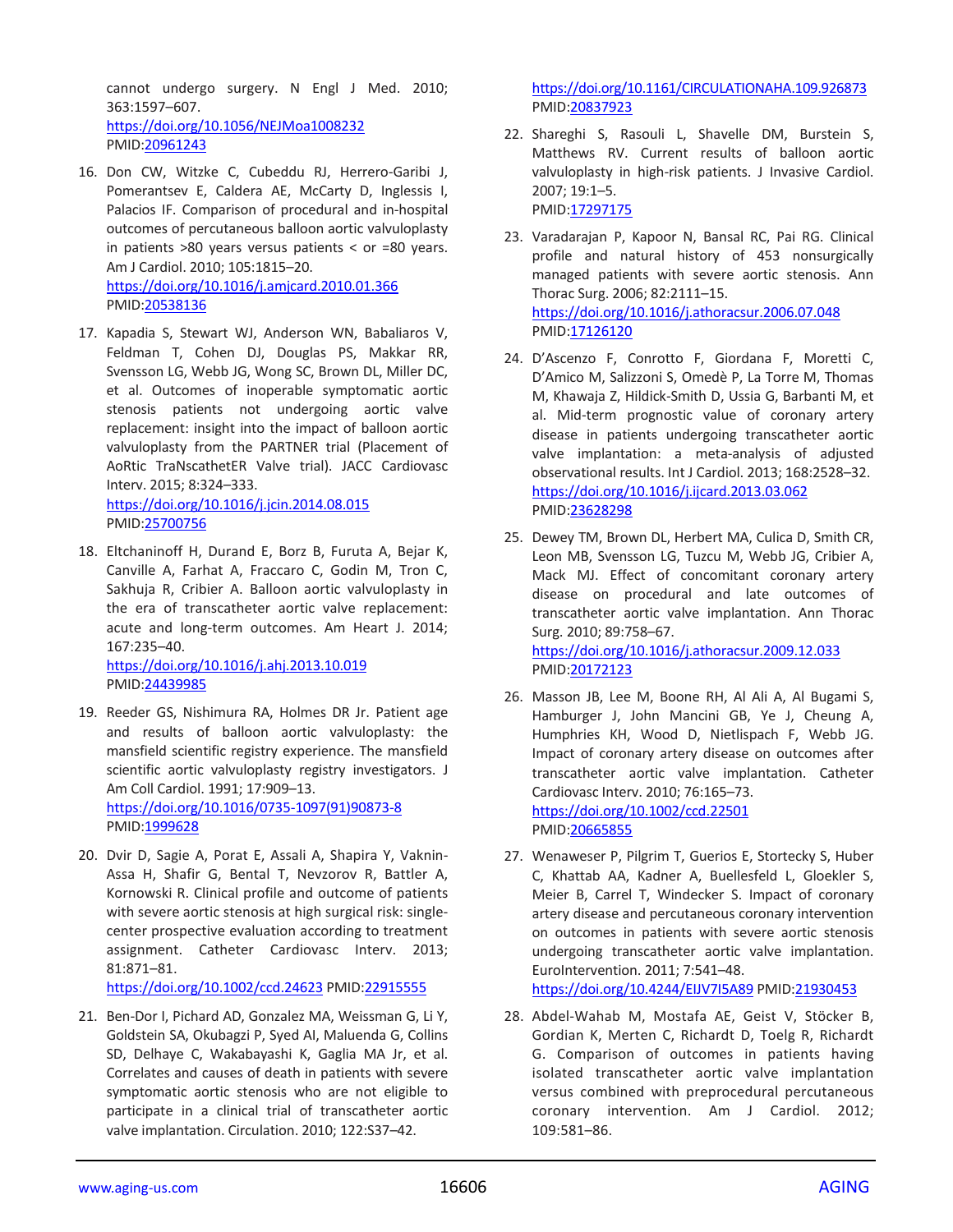<https://doi.org/10.1016/j.amjcard.2011.09.053> PMID[:22133754](https://pubmed.ncbi.nlm.nih.gov/22133754)

- 29. Gautier M, Pepin M, Himbert D, Ducrocq G, Iung B, Dilly MP, Attias D, Nataf P, Vahanian A. Impact of coronary artery disease on indications for transcatheter aortic valve implantation and on procedural outcomes. EuroIntervention. 2011; 7:549–55. <https://doi.org/10.4244/EIJV7I5A90> PMID[:21930458](https://pubmed.ncbi.nlm.nih.gov/21930458)
- 30. Khawaja MZ, Wang D, Pocock S, Redwood SR, Thomas MR. The percutaneous coronary intervention prior to transcatheter aortic valve implantation (ACTIVATION) trial: study protocol for a randomized controlled trial. Trials. 2014; 15:300. <https://doi.org/10.1186/1745-6215-15-300> PMID[:25059340](https://pubmed.ncbi.nlm.nih.gov/25059340)
- 31. Singh V, Patel NJ, Badheka AO, Arora S, Patel N, Macon C, Savani GT, Manvar S, Patel J, Thakkar B, Panchal V, Solanki S, Patel N, et al. Comparison of outcomes of balloon aortic valvuloplasty plus percutaneous coronary intervention versus percutaneous aortic balloon valvuloplasty alone during the same hospitalization in the United States. Am J Cardiol. 2015; 115:480–6.

<https://doi.org/10.1016/j.amjcard.2014.11.032> PMID[:25543235](https://pubmed.ncbi.nlm.nih.gov/25543235)

- 32. Daniec M, Sorysz D, Dziewierz A, Kleczyński P, Rzeszutko Ł, Krawczyk-Ożóg A, Dudek D. In-hospital and long-term outcomes of percutaneous balloon aortic valvuloplasty with concomitant percutaneous coronary intervention in patients with severe aortic stenosis. J Interv Cardiol. 2018; 31:60–67. <https://doi.org/10.1111/joic.12418> PMID[:28833508](https://pubmed.ncbi.nlm.nih.gov/28833508)
- 33. Maron DJ, Hochman JS, Reynolds HR, Bangalore S, O'Brien SM, Boden WE, Chaitman BR, Senior R, López-Sendón J, Alexander KP, Lopes RD, Shaw LJ, Berger JS, et al. Initial Invasive or Conservative Strategy for Stable Coronary Disease. N Engl J Med. 2020; 382:1395–1407. <https://doi.org/10.1056/NEJMoa1915922> PMID[:32227755](https://pubmed.ncbi.nlm.nih.gov/32227755)
- 34. Baumgartner H, Hung J, Bermejo J, Chambers JB, Edvardsen T, Goldstein S, Lancellotti P, LeFevre M, Miller F Jr, Otto CM. Recommendations on the Echocardiographic Assessment of Aortic Valve Stenosis: A Focused Update from the European Association of Cardiovascular Imaging and the American Society of Echocardiography. J Am Soc Echocardiogr. 2017; 30:372–392. <https://doi.org/10.1016/j.echo.2017.02.009> PMID[:28385280](https://pubmed.ncbi.nlm.nih.gov/28385280)